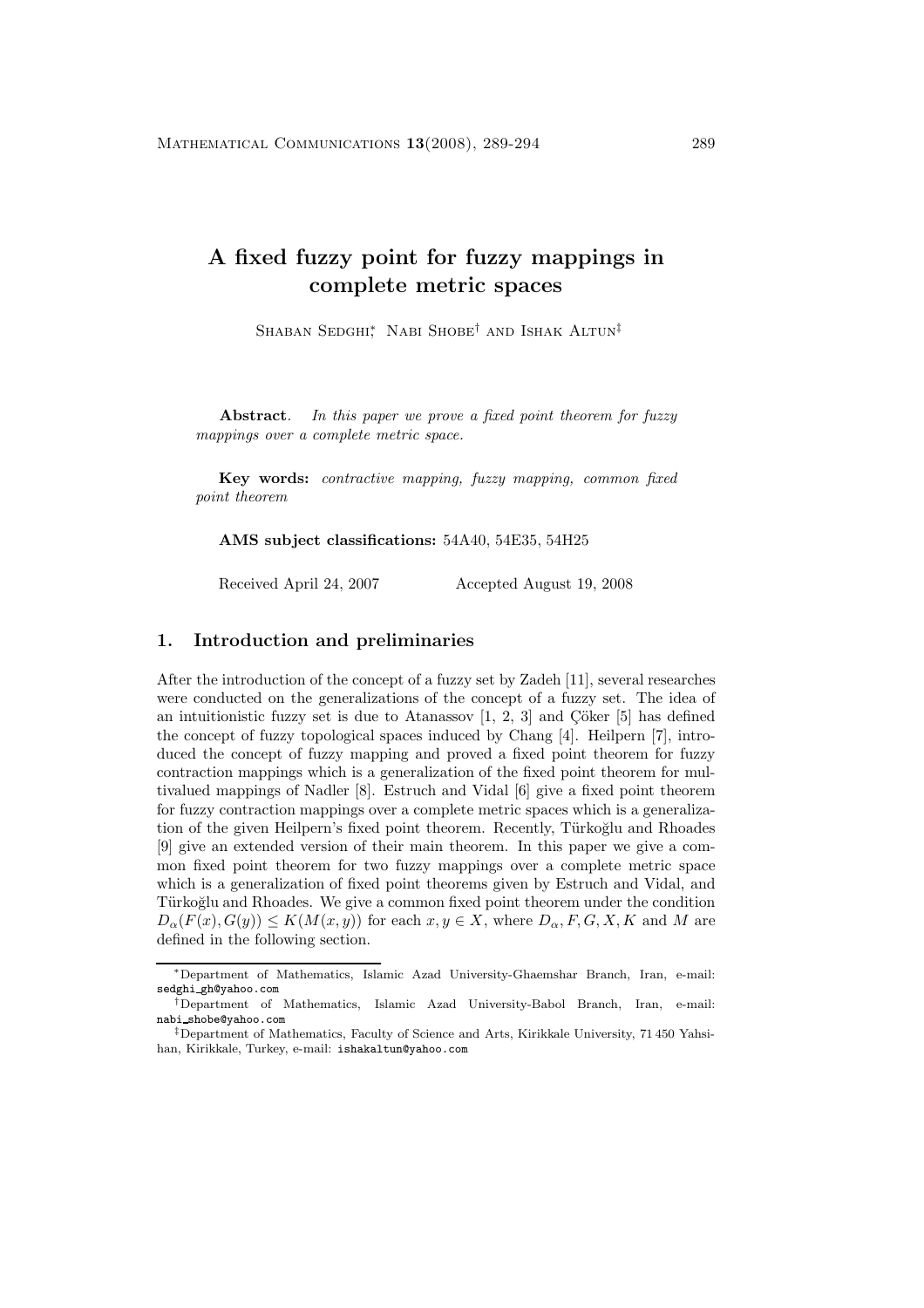### **2. The main result**

Let X be a nonempty set and  $I = [0, 1]$ . A fuzzy set of X is an element of  $I^X$ . For  $A, B \in I^X$  we denote  $A \subseteq B$  if and only if  $A(x) \leq B(x)$  for each  $x \in X$ . For  $\alpha \in (0,1]$  the fuzzy point  $x_{\alpha}$  of X is the fuzzy set of X given by  $x_{\alpha}(y) = \alpha$  if  $y = x$ and  $x_{\alpha}(y) = 0$  else [10]. Let  $(X, d)$  be a metric linear space (i.e., a complex or real vector space).

The  $\alpha$ -level set of A, denote by  $A_{\alpha}$ , is defined by

$$
A_{\alpha} = \{ x \in X : A(x) \ge \alpha \}
$$
\n<sup>(1)</sup>

for each  $\alpha \in (0,1]$  and

$$
A_0 = \overline{\{x \in X : A(x) > 0\}}\tag{2}
$$

where  $\overline{B}$  denotes the closure of the (non fuzzy) set B. Heilpern [7] called a fuzzy mapping a mapping from the set of X into a family  $W(X) \subset I^X$  defined as follows:  $A \in W(X)$  if and only if  $A_{\alpha}$  is compact and convex in X for each  $\alpha \in [0,1]$  and  $\sup\{A(x): x \in X\} = 1$ . In this context we give the following definitions.

**Definition 2.1 [see [7]].** *Let*  $A, B \in W(X)$  *and*  $\alpha \in [0, 1]$ *. Define* 

$$
p_{\alpha}(A, B) = \inf \{ d(a, b) : a \in A_{\alpha}, b \in B_{\alpha} \},
$$
  
\n
$$
D_{\alpha}(A, B) = H(A_{\alpha}, B_{\alpha}),
$$
  
\n
$$
D(A, B) = \sup_{\alpha} D_{\alpha}(A, B),
$$

*where* H *is the Hausdorff distance. For*  $x \in X$  *we write*  $p_{\alpha}(x, B)$  *instead of*  $p_{\alpha}(\{x\},B)$ .

**Definition 2.2** [see [6]]. *Let* X *be a metric space and*  $\alpha \in [0, 1]$ *. Consider the following family*  $W_{\alpha}(X)$ *:* 

$$
W_{\alpha}(X) = \{ A \in I^X : A_{\alpha} \text{ is nonempty, compact and convex} \}
$$
 (3)

The following lemmas are of great use for our further discussion. Let  $(X, d)$  be metric space.

**Lemma 2.3 [see [7]].** *Let*  $x \in X, A \in W(X)$ *. Then*  $x_\alpha \subset A$  *if and only if*  $p_{\alpha}(x, A) = 0$  *for each*  $\alpha \in [0, 1]$ *, where*  $x_{\alpha}$  *is a fuzzy point.* 

**Lemma 2.4 [see [7]].**  $p_{\alpha}(x, A) \leq d(x, y) + p_{\alpha}(y, A)$  *for*  $x, y \in X, A \in W(X)$ *and every*  $\alpha \in [0, 1]$ .

**Lemma 2.5** [see [7]]. *If*  $x_\alpha \subset A$ *, then*  $p_\alpha(x, B) \leq D_\alpha(A, B)$ *, for each*  $A, B \in$  $W(X)$ .

**Definition 2.6 [see [6]].** *Let*  $x_{\alpha}$  *be a fuzzy point of* X. We will say that  $x_{\alpha}$ *is a fixed fuzzy point of the fuzzy mapping* F *over* X *if*  $x_\alpha \subset F(x)$  *(i.e., the fixed degree of* x *is at least*  $\alpha$ *). In particular, and according to [7], if* {x} ⊂  $F(x)$ *, we say that* x *is a fixed point of* F*.*

Using these lemmas, our main result is:

**Theorem 2.7.** *Let*  $\alpha \in (0,1]$  *and*  $(X,d)$  *be a complete metric space. Let* F *and* G be two fuzzy mappings from X into  $W_{\alpha}(X)$  satisfying the following condition: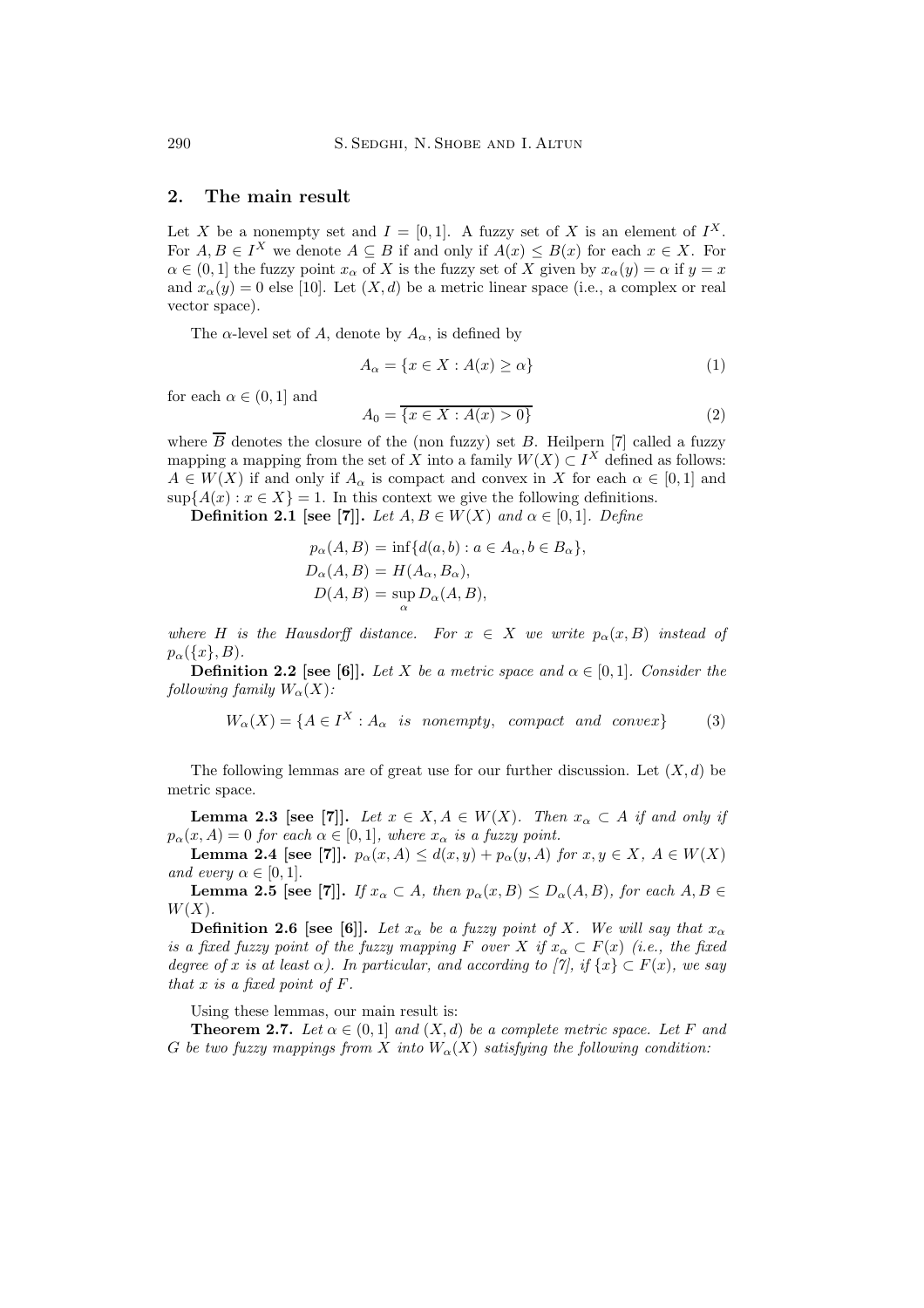*There exists*  $K : [0, \infty) \longrightarrow [0, \infty)$ *,*  $K(0) = 0$ *,*  $K(t) < t$  *for all*  $t \in (0, \infty)$  *and* K *is non-decreasing such that for every*  $x \in X$ ,  $(F(x))_{\alpha}$ ,  $(G(x))_{\alpha}$  *are closed, bounded and nonempty subsets of* X*. Moreover*

$$
D_{\alpha}(Fx, Gy) \le K(M(x, y)),\tag{4}
$$

*for all*  $x, y \in X$ *, where* 

$$
M(x,y) = \phi(d(x,y), p_\alpha(x, F(x)), p_\alpha(y, G(y)), p_\alpha(x, G(y)), p_\alpha(y, F(x))),
$$
 (5)

*where*  $\phi : [0, \infty)^5 \longrightarrow [0, \infty)$ *, is continuous, increasing in each co-ordinate variable and*  $\phi(t, t, t, at, bt) \leq t$  *for every*  $t \in [0, \infty)$ *, where*  $a + b = 2$ *. Then there exists*  $x \in X$ , such that  $x_{\alpha}$  is common fixed fuzzy point of F, G if and only if there exists  $x_0, x_1 \in X$  such that  $x_1 \in (F(x_0))_{\alpha}$  with  $\sum_{n=1}^{\infty} K^n(d(x_0, x_1)) < \infty$ . In particular, *if*  $\alpha = 1$ *, then* x *is a common fixed point of*  $\overline{F}$ ,  $\overline{G}$ *.* 

**Proof.** If there exists  $x \in X$  such that  $x_{\alpha}$  is a common fixed fuzzy point of F and G, then  $x_{\alpha} \subset F(x)$  also  $x_{\alpha} \subset G(x)$  and  $d(x, x) = 0, 0 = K(0) = K^2(0) = \cdots =$  $K^{n}(0) = \cdots$  and  $\sum_{n=1}^{\infty} K^{n}(d(x, x)) = 0$ . Let  $x_0 \in X$ . Since  $(F(x_0))_{\alpha}$  is nonempty subset of X, then  $\exists x_1 \in (F(x_0))_\alpha$ , also since  $(G(x_1))_\alpha$  is nonempty subset of X,  $\exists x_2 \in (G(x_1))_{\alpha}$  such that

$$
d(x_1, x_2) = p_{\alpha}(x_1, G(x_1)) \le D_{\alpha}(F(x_0), G(x_1)) \le K(M(x_0, x_1)),
$$
 (6)

where

$$
M(x_0, x_1) = \phi(d(x_0, x_1), p_\alpha(x_0, F(x_0)), p_\alpha(x_1, G(x_1)), p_\alpha(x_0, G(x_1)), p_\alpha(x_1, F(x_0)))
$$
  
\n
$$
\leq \phi(d(x_0, x_1), d(x_0, x_1), d(x_1, x_2), d(x_0, x_2), d(x_1, x_1))
$$
  
\n
$$
\leq \phi(d(x_0, x_1), d(x_0, x_1), d(x_1, x_2), d(x_0, x_1) + d(x_1, x_2), 0).
$$

We prove that  $d(x_1, x_2) \leq d(x_0, x_1)$ . If  $d(x_1, x_2) > d(x_0, x_1)$ , by above inequality we have

$$
M(x_0, x_1) \le \phi(d(x_1, x_2), d(x_1, x_2), d(x_1, x_2), d(x_1, x_2) + d(x_1, x_2), 0)
$$
  
\$\le d(x\_1, x\_2).

Hence

$$
d(x_1, x_2) \le K(d(x_1, x_2)) < d(x_1, x_2) \tag{7}
$$

which is a contradiction. Therefore, we get  $d(x_1, x_2) \leq d(x_0, x_1)$ , thus by above inequality we have  $d(x_1, x_2) \leq K(d(x_0, x_1)).$ 

By induction we construct a sequence  $\{x_n\}$  in X such that  $x_{2n+1} \in (F(x_{2n}))_\alpha$ ,  $x_{2n+2} \in (G(x_{2n+1}))_{\alpha}$  and

$$
d(x_{2n+1}, x_{2n+2}) \le D_{\alpha}(F(x_{2n}), G(x_{2n+1})) \le K(M(x_{2n}, x_{2n+1})),
$$
 (8)

where

$$
M(x_{2n}, x_{2n+1})
$$
  
=  $\phi(d(x_{2n}, x_{2n+1}), p_{\alpha}(x_{2n}, F(x_{2n})), p_{\alpha}(x_{2n+1}, G(x_{2n+1})), p_{\alpha}(x_{2n}, G(x_{2n+1})),$   
 $p_{\alpha}(x_{2n+1}, F(x_{2n})))$   
 $\leq \phi(d(x_{2n}, x_{2n+1}), d(x_{2n}, x_{2n+1}), d(x_{2n+1}, x_{2n+2}), d(x_{2n}, x_{2n+2}), d(x_{2n+1}, x_{2n+1}))$   
 $\leq \phi(d(x_{2n}, x_{2n+1}), d(x_{2n}, x_{2n+1}), d(x_{2n+1}, x_{2n+2}),$   
 $d(x_{2n}, x_{2n+1}) + d(x_{2n+1}, x_{2n+2}), 0).$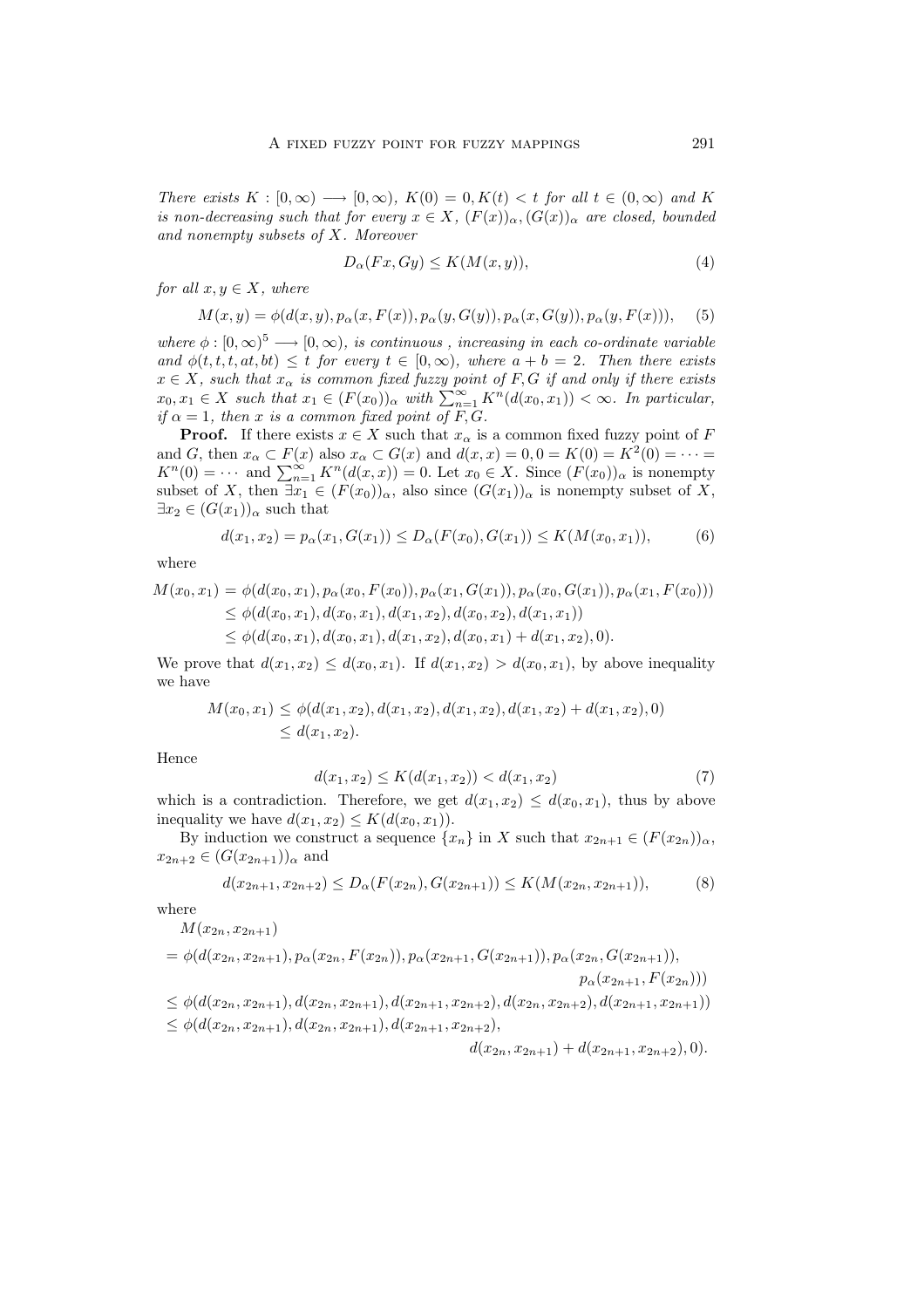Similarly, we prove that  $d(x_{2n+1}, x_{2n+2}) \leq d(x_{2n}, x_{2n+1})$ , for every  $n \in \mathbb{N}$ . Suppose  $d(x_{2n+1}, x_{2n+2}) > d(x_{2n}, x_{2n+1})$  for some  $n \in \mathbb{N}$ . Then from above inequality and  $K(t) < t$  for all  $t \in (0, \infty)$ , we have

$$
d(x_{2n+1}, x_{2n+2}) \le K(d(x_{2n+1}, x_{2n+2})) < d(x_{2n+1}, x_{2n+2})
$$
\n(9)

which is a contradiction. Therefore, we have

$$
d(x_{2n+1}, x_{2n+2}) \le K(d(x_{2n}, x_{2n+1})),\tag{10}
$$

similarly we get

$$
d(x_{2n}, x_{2n+1}) \le K(d(x_{2n-1}, x_{2n})).
$$
\n(11)

Thus,

$$
d(x_{2n+1}, x_{2n+2}) \leq K(d(x_{2n}, x_{2n+1}))
$$
  
\n
$$
\leq K^2(d(x_{2n-1}, x_{2n}))
$$
  
\n
$$
\vdots
$$
  
\n
$$
\leq K^n(d(x_0, x_1)).
$$

Since  $\sum_{n=1}^{\infty} K^n(d(x_0, x_1)) < \infty$ , hence it is convergent. That is for every  $\epsilon > 0$ there exists  $n_0$  such that for every  $n, m \geq n_0$  we have  $\sum_{k=n}^{n+m-1} K^k(d(x_0, x_1)) < \epsilon$ . Hence we obtain

$$
d(x_n, x_{n+m}) \le d(x_n, x_{n+1}) + \dots + d(x_{n+m-1}, x_{n+m})
$$
  
\n
$$
\le K^n(d(x_0, x_1)) + \dots + K^{n+m-1}(d(x_0, x_1))
$$
  
\n
$$
= \sum_{k=n}^{n+m-1} K^k(d(x_0, x_1)) < \epsilon.
$$

Therefore the sequence  $\{x_n\}$  is a Cauchy sequence in X. Since X is complete, then  $\{x_n\}$  converges to a point  $x \in X$ . Suppose that  $p_\alpha(x, G(x)) > 0$ , then by Lemmas 2.4 and 2.5 we have

$$
p_{\alpha}(x, G(x)) \leq d(x, x_{2n+1}) + p_{\alpha}(x_{2n+1}, G(x))
$$
  
\n
$$
\leq d(x, x_{2n+1}) + D_{\alpha}(F(x_{2n}), G(x))
$$
  
\n
$$
\leq d(x, x_{2n+1}) + K(M(x_{2n}, x)),
$$

where

$$
M(x_{2n}, x) = \phi(d(x_{2n}, x), p_{\alpha}(x_{2n}, F(x_{2n})), p_{\alpha}(x, G(x)), p_{\alpha}(x_{2n}, G(x)), p_{\alpha}(x, F(x_{2n})))
$$
  
\n
$$
\leq \phi(d(x_{2n}, x), d(x_{2n}, x_{2n+1}), p_{\alpha}(x, G(x)), p_{\alpha}(x_{2n}, G(x)), d(x, x_{2n+1})).
$$

On making  $n \longrightarrow \infty$ , we get

$$
\lim_{n \to \infty} M(x_{2n}, x) \leq \phi(0, 0, p_{\alpha}(x, G(x)), p_{\alpha}(x, G(x)), 0)
$$
  
\n
$$
\leq \phi(p_{\alpha}(x, G(x)), p_{\alpha}(x, G(x)), p_{\alpha}(x, G(x)), p_{\alpha}(x, G(x)), p_{\alpha}(x, G(x)))
$$
  
\n
$$
\leq p_{\alpha}(x, G(x)),
$$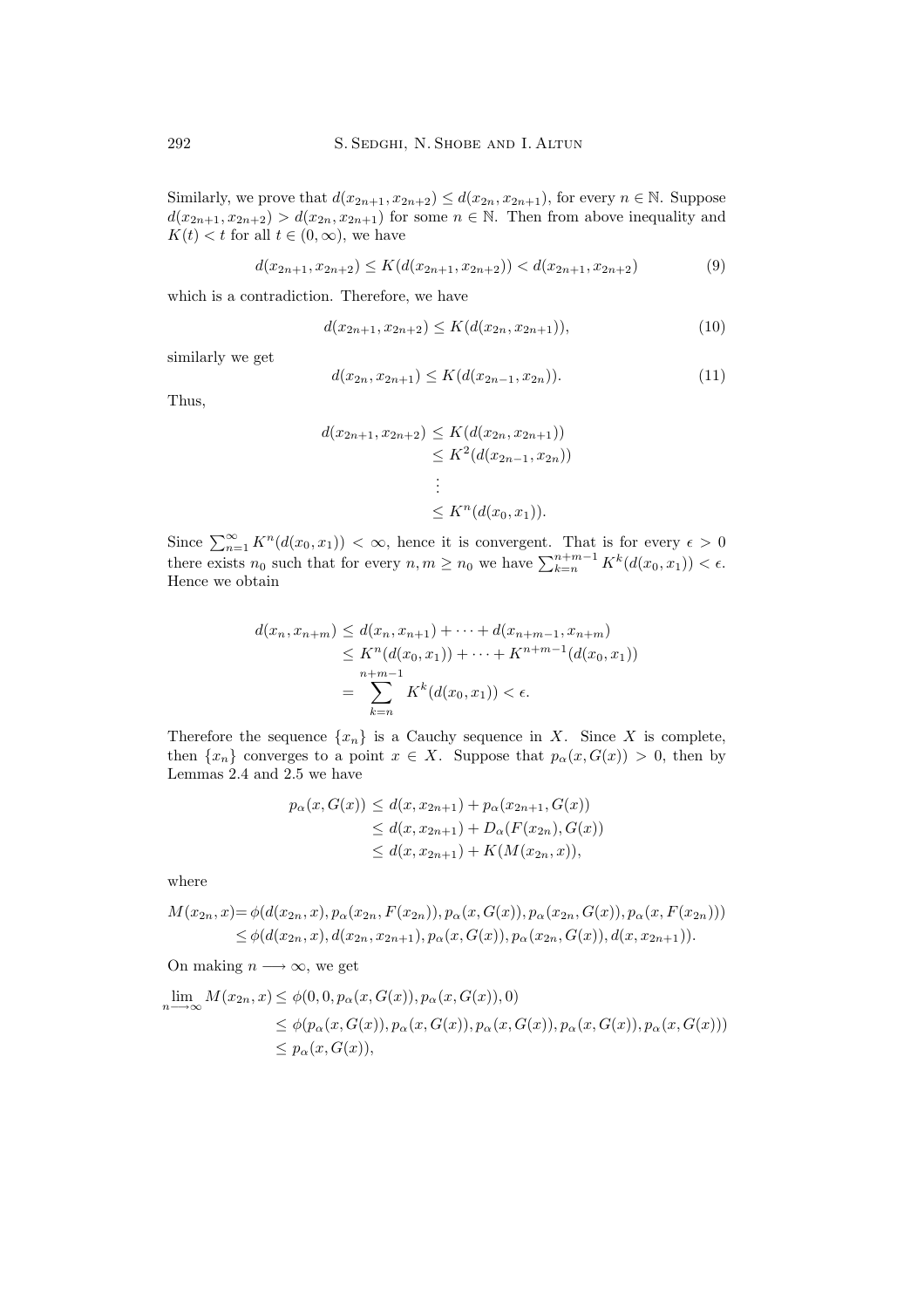hence we have

$$
p_{\alpha}(x, G(x)) \le 0 + K(p_{\alpha}(x, G(x))) < p_{\alpha}(x, G(x)),
$$
\n(12)

which is contradiction. Consequently,  $p_{\alpha}(x, G(x)) = 0$  and by Lemma 2.3,  $x_{\alpha} \subset$  $G(x)$ . Similarly, suppose that  $p_{\alpha}(x, F(x)) > 0$ , then we have

$$
p_{\alpha}(x, F(x)) \leq d(x, x_{2n+2}) + p_{\alpha}(x_{2n+2}, F(x))
$$
  
\n
$$
\leq d(x, x_{2n+2}) + D_{\alpha}(F(x), G(x_{2n+1}))
$$
  
\n
$$
\leq d(x, x_{2n+2}) + K(M(x_{2n+1}, x)),
$$

where

$$
M(x_{2n+1}, x) = M(x, x_{2n+1})
$$
  
=  $\phi(d(x, x_{2n+1}), p_{\alpha}(x, F(x)), p_{\alpha}(x_{2n+1}, G(x_{2n+1})), p_{\alpha}(x, G(x_{2n+1}))),$   
 $p_{\alpha}(x_{2n+1}, F(x)))$   
 $\leq \phi(d(x, x_{2n+1}), p_{\alpha}(x, F(x)), d(x_{2n+1}, x_{2n+2}), d(x, x_{2n+2}),$   
 $p_{\alpha}(x_{2n+1}, F(x)).$ 

On making  $n \longrightarrow \infty$ , we get

$$
\lim_{n \to \infty} M(x_{2n+1}, x) \leq \phi(0, p_{\alpha}(x, F(x)), 0, 0, p_{\alpha}(x, F(x)))
$$
  
\n
$$
\leq \phi(p_{\alpha}(x, F(x)), p_{\alpha}(x, F(x)), p_{\alpha}(x, F(x)), p_{\alpha}(x, F(x)))
$$
  
\n
$$
\leq p_{\alpha}(x, F(x)),
$$
  
\n
$$
p_{\alpha}(x, F(x)))
$$

we have

$$
p_{\alpha}(x, F(x)) \le K(p_{\alpha}(x, F(x))) < p_{\alpha}(x, F(x)), \qquad (13)
$$

which is contradiction. Consequently,  $p_{\alpha}(x, F(x)) = 0$  and by Lemma 2.3,  $x_{\alpha} \subset$  $F(x)$ .

**Remark 2.8.** *If we give*  $F = G$  *and*  $\phi(t_1, \dots, t_5) = qt_1$  *in Theorem 2.7, we have main Theorem of [6].*

**Remark 2.9.** *If we give*  $F = G$  *and*  $\phi(t_1, \dots, t_5) = max\{t_1, \dots, t_5\}$  *in Theorem 2.7, we have Theorem 1 of [9].*

## **Acknowledgement**

The authors thank each of the referees for careful reading of the manuscript.

### **References**

[1] K. Atanassov, *Intuitionistic fuzzy sets*, in: VII ITKRs Session, (V. Sgurev, Ed.), Bulgarian Academy of Sciences, Sofia, 1984.